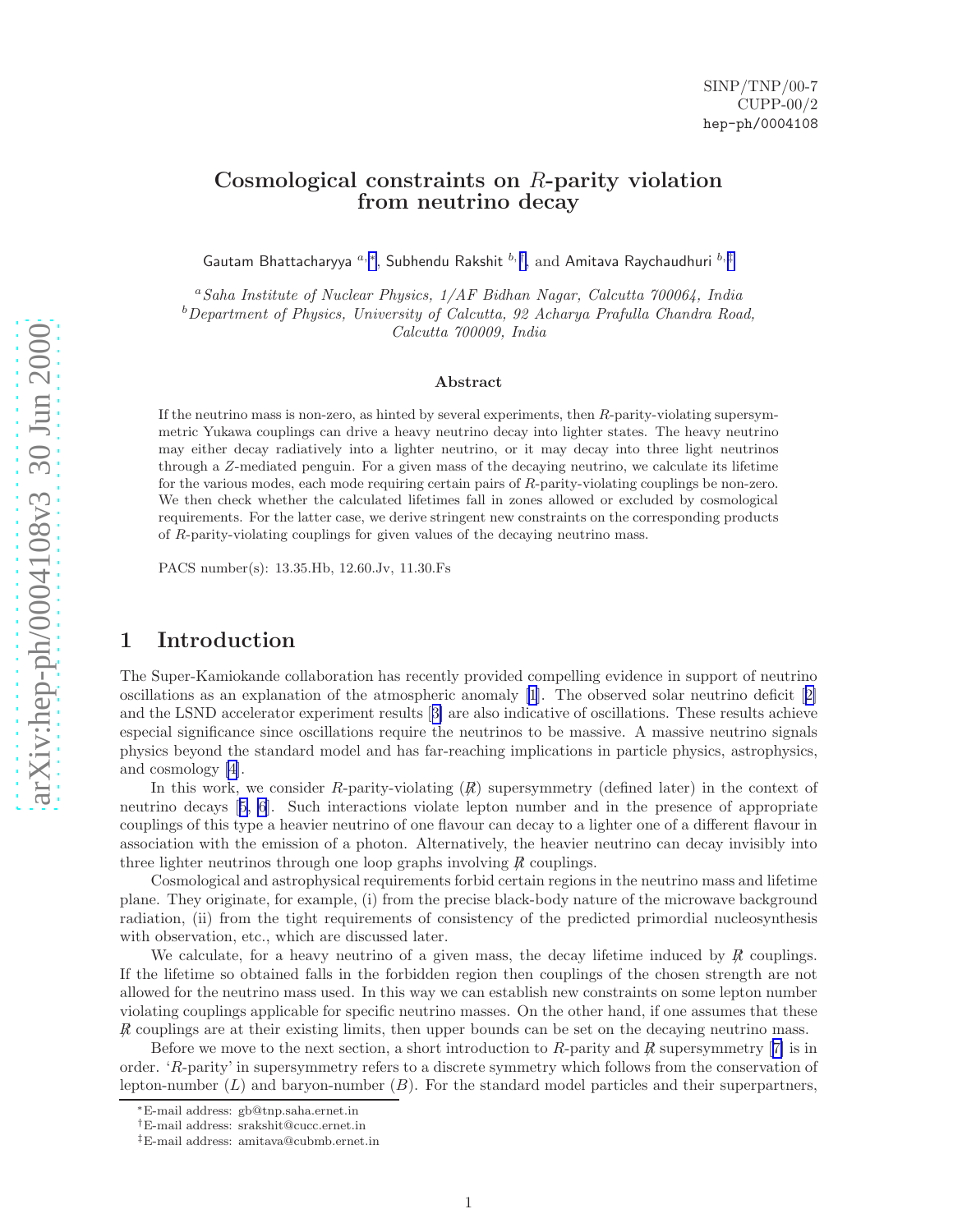it is defined as  $R = (-1)^{(3B+L+2S)}$ , where S is the intrinsic spin of the field. R is +1 for all standard model particles and −1 for all superparticles.

The most general  $\vec{R}$  superpotential is given by,

$$
W_{H} = \frac{1}{2} \lambda_{ijk} L_{i} L_{j} E_{k}^{c} + \lambda'_{ijk} L_{i} Q_{j} D_{k}^{c} + \frac{1}{2} \lambda''_{ijk} U_{i}^{c} D_{j}^{c} D_{k}^{c} + \mu_{i} L_{i} H_{u}, \qquad (1)
$$

where  $i, j, k = 1, 2, 3$  are quark and lepton generation indices;  $L_i$  and  $Q_i$  are  $SU(2)$ -doublet lepton and quark superfields respectively;  $E_i^c$ ,  $U_i^c$ ,  $D_i^c$  are  $SU(2)$ -singlet charged lepton, up- and down-type quark superfields respectively;  $H_u$  is the Higgs superfield responsible for the generation of up-type quark masses;  $\lambda_{ijk}$  and  $\lambda'_{ijk}$  are L-violating while  $\lambda''_{ijk}$  are B-violating Yukawa couplings. B- and Lconservation are not ensured by gauge invariance and hence there is a priori no reason to set these couplings to zero.  $\lambda_{ijk}$  is antisymmetric under the interchange of the first two generation indices, while  $\lambda''_{ijk}$  is antisymmetric under the interchange of the last two. Thus there could be 27  $\lambda'$ , 9 each of  $\lambda$  and  $\lambda''$  couplings and 3  $\mu_i$  parameters. We assume that the generation indices correspond to the flavour basis of fermions. We also note at this point that the B-violating couplings  $\lambda''_{ijk}$  and the bilinear couplings  $\mu_i$  are not of any relevance to our present analysis. We shall deal only with the L-violating trilinear couplings and, for the sake of simplicity, we assume that they are real.

Stringent constraints on individual L-violating couplings have been placed from the consideration of neutrinoless double beta decay,  $\nu_e$ -Majorana mass, charged-current universality,  $e-\mu-\tau$  universality,  $\nu_{\mu}$  deep-inelastic scattering, atomic parity violation,  $\tau$  decays, D and K decays, Z decays, etc. Product couplings (two at a time), on the other hand, have been constrained by considering  $\mu - e$  conversion,  $\mu \to e\gamma$ ,  $b \to s\gamma$ , B decays into two charged leptons,  $K_L - K_S$  and  $B_q - \overline{B_q}$   $(q = d, s)$  mass differences, etc. (For a collection of all these limits, see [\[8](#page-11-0)]).

In the following section we elaborate on the neutrino mass spectra which are preferred by the experimental data. In section 3 we discuss the radiative neutrino decay modes driven by the  $\lambda'$ - and  $\lambda$ -type R couplings while in section 4 we turn to the invisible three neutrino decay channel. In the next section we check if and how cosmological requirements on these decay lifetimes constrain the  $\vec{R}$ couplings. We end in section 6 with our conclusions.

### 2 Neutrino mass spectrum

In this section we elaborate on the neutrino masses that we will be using to examine possible neutrino decays driven by  $\vec{R}$  interactions. We are motivated in making these choices by the available evidence for massive neutrinos.

The upper limits on neutrino masses obtained from laboratory experiments are the following. The massesof  $\nu_{\mu}$  and  $\nu_{\tau}$  are constrained to be  $m_{\nu_{\mu}} \leq 0.17$  MeV and  $m_{\nu_{\tau}} \leq 18.2$  MeV [[9\]](#page-12-0). As regards  $\nu_{e}$ , the upper limit from tritium beta-decay end-point measurements is 2.5 eV [\[10](#page-12-0)], while if it is of Majorana nature then from the absence of neutrinoless double beta decay one has the constraint<sup>1</sup>  $m_{\nu_e} \leq 0.2$  eV [[11\]](#page-12-0).

Before we discuss the constraints that emerge from the oscillation data, a few remarks are in order. The  $R$  couplings have been defined in terms of flavour eigenstates. On the other hand, any discussion of decay must refer to a neutrino in its mass eigenstate. For simplicity of presentation and the ease of illustration, in the following we do not distinguish between the flavour and the mass eigenstates. Indeed, the indications for neutrino oscillation imply that this is not the actual situation. In fact, the mismatch between the mass and flavour bases is an essential ingredient of neutrino oscillations and even maximal mixing is sometimes preferred (e.g., as required by the atmospheric anomaly). It is straightforward to incorporate the effect of this mixing in our results. One must multiply the decay rates for  $\nu_i \to \nu_{i'}$ , presented later, by appropriate factors determined by the probability of the  $\nu_i$  ( $\nu_{i'}$ ) being present in the parent (daughter) neutrino.

In much of the analysis we choose the decaying neutrino to be  $\nu_{\tau}$  and for the purpose of illustration take its mass to range from 45 eV to 100 keV. This is consistent with the laboratory bound on  $m_{\nu_{\tau}}$  [[9\]](#page-12-0). We consider its decay to either  $\nu_\mu$  or  $\nu_e$ . We also consider the possibility of  $\nu_\mu$  decaying to  $\nu_e$ . There are

<sup>&</sup>lt;sup>1</sup>Strictly speaking, this bound applies to the (ee) element of the Majorana mass matrix written in the flavor basis.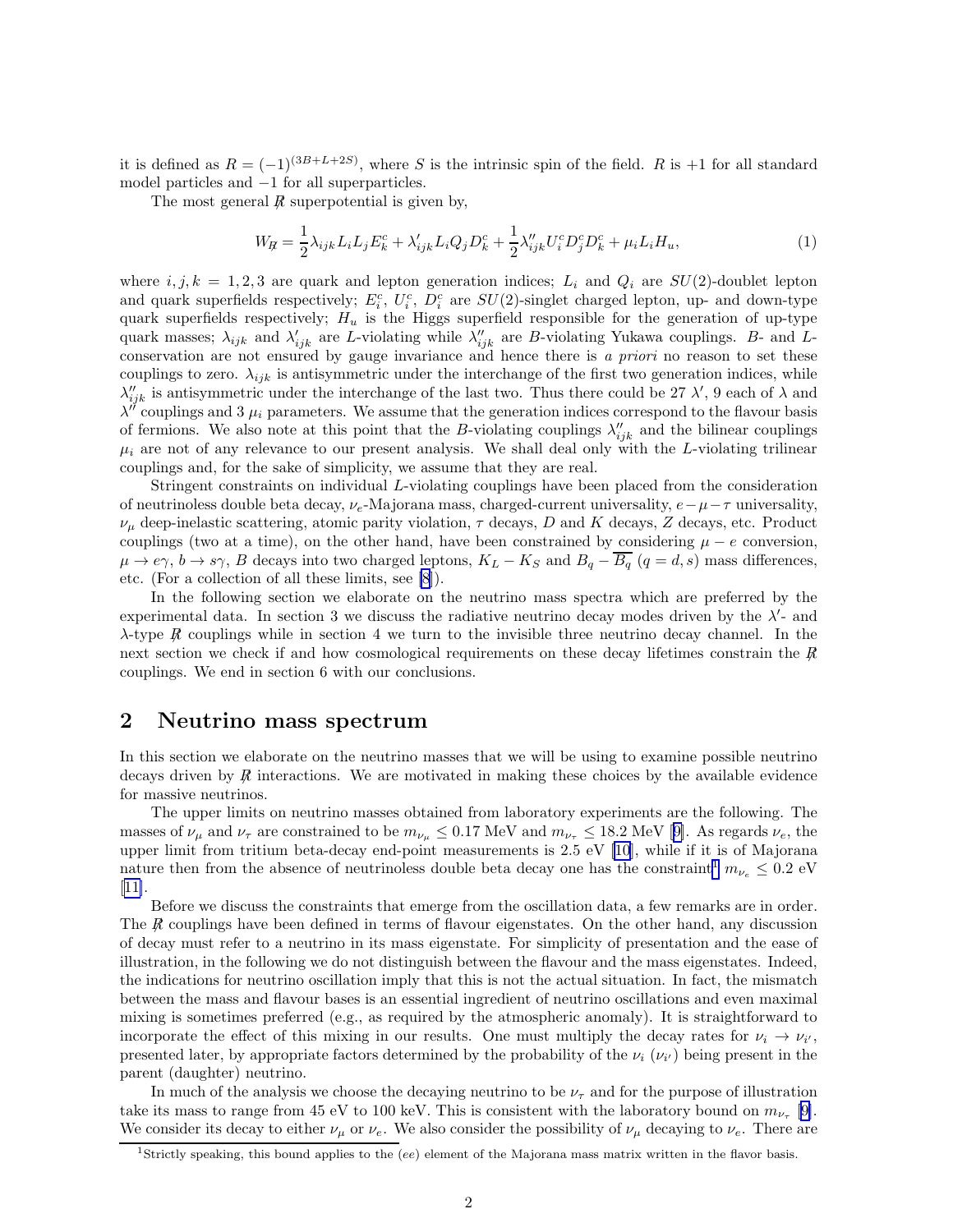models in the literature proposing *inverted* mass hierarchy scenarios  $m_{\nu_{\tau}} < m_{\nu_{\mu}} < m_{\nu_{e}}$ . But, as far as bounds on the R-couplings are concerned, these provide no new constraints since the rate for  $\nu_i \rightarrow \nu_i$ decay  $(i, i'$  flavour indices) in this scenario is the same as that for  $\nu_{i'} \to \nu_i$  if the masses  $m_{\nu_i}$  and  $m_{\nu_{i'}}$ are interchanged.

Now let us recollect what is known about the magnitude of neutrino mass splittings from the data on neutrino oscillations. There are two independent recent results – namely, the atmospheric neutrino anomaly [\[1](#page-11-0)] and the solar neutrino problem[[2\]](#page-11-0) – which can be conveniently explained within the framework of neutrino oscillations. The LSND experiment has also claimed positive evidence of  $\bar{\nu}_{\mu}-\bar{\nu}_{e}$ (and also  $\nu_{\mu}-\nu_{e}$ ) oscillations [[3\]](#page-11-0). However, this result is still awaiting independent confirmation.

Oscillations require a non-zero mass splitting between neutrinos of different flavour. More precisely, the experimental data determine  $\Delta m^2 = m_1^2 - m_2^2$ , where  $m_{1,2}$  are the masses of two neutrinos. Oscillations also determine the unitary transformation which relates the mass basis of neutrinos to the flavour basis. As mentioned earlier, we are not directly concerned with this aspect and do not discuss it any  $further<sup>2</sup>$ .

The information from experimental results on neutrino mass splittings are as follows:

- 1. The atmospheric neutrino data can be explained in terms of oscillations of  $\nu_{\mu}$  to either the  $\nu_{\tau}$  or a sterile state  $\nu_s$ . The sterile neutrino does not couple to any of the standard model particles and passes undetected through the experimental set up. The necessary mass splitting has been found to be  $\Delta m^2 \sim 10^{-2} - 10^{-3} \text{ eV}^2 \equiv \Delta_{\text{atmos}}.$
- 2. The solar neutrino problem can be explained in terms of vacuum neutrino oscillations of the  $\nu_e$  to either the  $\nu_{\mu,\tau}$  or the  $\nu_s$  with  $\Delta m^2 \sim 10^{-10} \text{ eV}^2$ . The data admits an alternative solution in terms of MSW resonant neutrino conversion if  $\Delta m^2 \sim 10^{-5} - 10^{-6}$  eV<sup>2</sup>. In the latter case the sign of the mass splitting is fixed and the  $\nu_e$  must be the lighter state of the two. We indicate the mass splitting required for a solution to the solar neutrino problem by  $\Delta_{\text{solar}}$ .
- 3. The LSND experiment indicates  $\nu_{\mu} \nu_{e}$  oscillation with  $\Delta m^{2} \sim 1 \text{ eV}^{2} \equiv \Delta_{\text{LSDD}}$ .

As is seen from the above, if both the atmospheric neutrino anomaly and the solar neutrino deficit are sought to be explained by invoking oscillations between three sequential neutrinos only, then the mass splittings among them must be small. On the other hand, if one admits a fourth (sterile) neutrino in the model, then it is possible to arrange for larger mass splittings. With a fouth neutrino, one can have two categories of mass hierarchies. In category 'A', there are three closely spaced almost degenerate states explaining the solar and atmospheric data and the fourth one is separated by a larger gap  $\Delta$ . The fourth neutrino could either be the sterile or  $\nu_{\tau}$  since the  $\nu_e$  ( $\nu_\mu$ ) must be closely spaced with some other state to satisfy the solar (atmospheric) constraint. In category 'B', there are two pairs of almost degenerate neutrinos separated by the larger gap (details later). Taking the LSND experiment into consideration, 'A' is incompatible with the data, while 'B' can be comfortably accommodated[[13\]](#page-12-0).

Two cases may arise if we work in 'A'. The heaviest neutrino could be (dominantly) sterile. Since it does not have any direct  $\bar{R}$  couplings, its decay via mixing with other states will be strongly suppressed, and we cannot set any bound on the  $R$  couplings. Therefore, this case is not interesting for our purpose and we will not consider it in our analysis. On the contrary, the heaviest state could be (dominantly) the  $\nu_{\tau}$ , decaying via R interactions. Since our analysis concerns, after all, the decay of a heavy active neutrino into at least one lighter active state, this latter case does not yield any different result from what we obtain if we work in 'B'. Hence, to simplify matters, we adopt the framework 'B' for our subsequent discussions.

In 'B', which is a 'two-pair' scenario, all four neutrinos participate in the solution to the solar and atmospheric neutrino anomalies. In this case there are two allowed forms of the mass spectrum consisting of two closely spaced pair of states (spacings  $\Delta_{\text{atmos}}$  and  $\Delta_{\text{solar}}$ ) with a larger separation  $(\Delta)$  between the two pairs as shown in Fig. 1. Inclusion of the LSND result fixes the mass splitting  $\Delta$  to  $\Delta_{\rm LSND}$  [\[13](#page-12-0)]. It needs to be mentioned that the oscillation results (excepting for the MSW case)

 $2$ In this work we motivate possible neutrino mass spectra from the experimental results and do not attempt to reproduce the mass matrix structures that would fit the data. There is a vast and growing literature in this subject related to  $R$ supersymmetry[[12](#page-12-0)].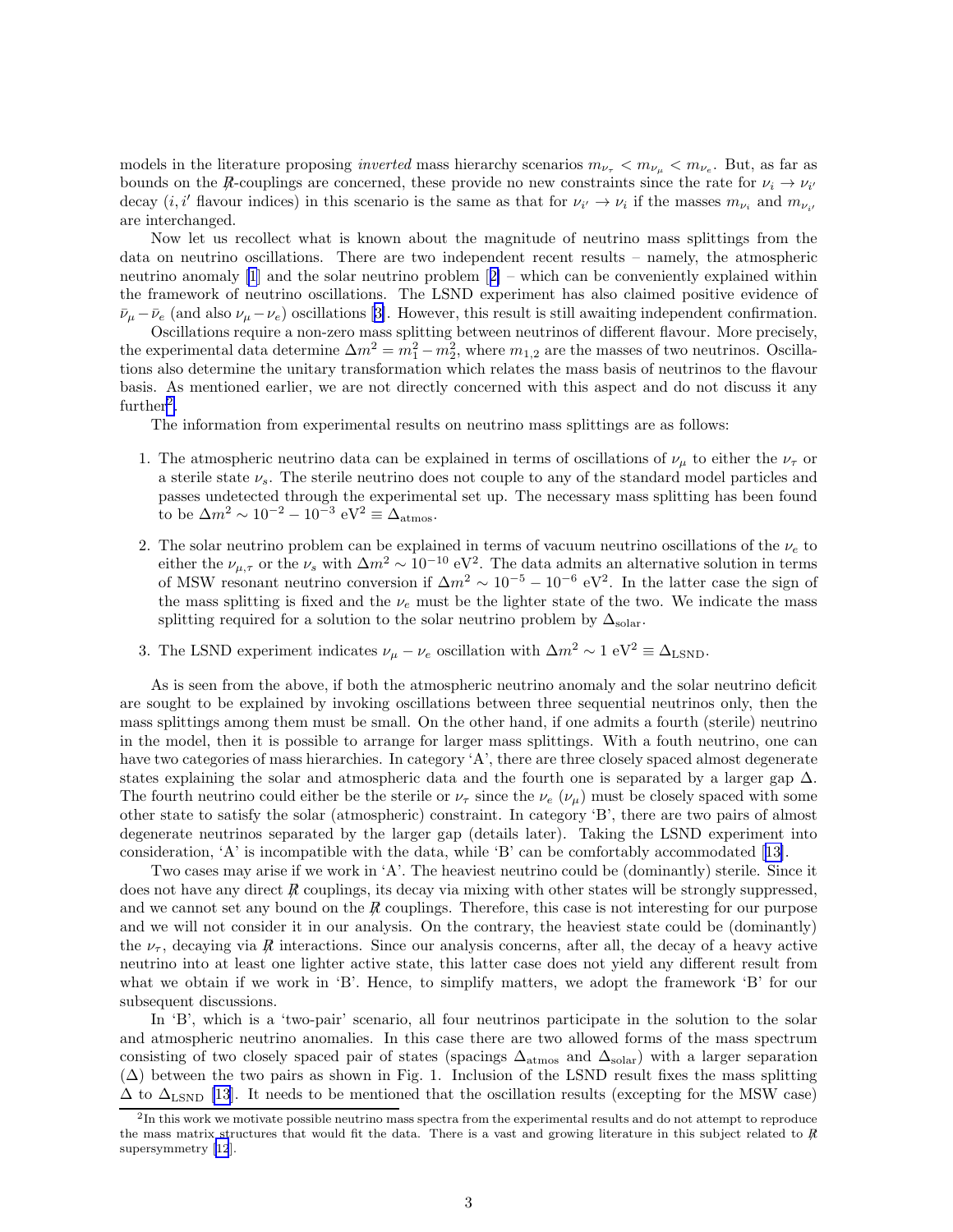determine only the magnitude of the spacing between the levels. Therefore, in addition to the two mass spectra shown in Fig. 1, other possibilities obtained from these by exchanging the members within any of the two closely spaced pairs or by interchanging the relative ordering of the two pairs gives rise to spectra which are equally acceptable. As alluded to earlier, our results below are not affected by such inversion of hierarchies.



Figure 1: The two allowed forms of the neutrino mass spectra from atmospheric and solar results. Note that the spacings ∆<sub>atmos</sub> and ∆<sub>solar</sub> are only indicative and not to scale. If the LSND results are also included then  $\Delta \equiv \Delta_{\rm LSND}$ .

In our subsequent work, pending confirmation from another independent experiment, we do not impose the LSND constraint on the mass spectra. Once we abandon the LSND results, both 'A' and 'B' are acceptable by the remaining data. In any case, as noted before, except for omitting the uninteresting case of the decaying heavy sterile neutrino in the framework 'A', we do not lose any generality by sticking to the option 'B<sup>3</sup>. Thus, we assume that there are two pairs of states with  $\Delta m^2$  determined by the atmospheric and solar neutrino results but we leave the splitting between these pairs arbitrary, demanding only that consistency with the laboratory limits be maintained. This permits us to consider mass splittings as large as 170 keV (but not more), which is the laboratory upper limit on  $m_{\nu_{\mu}}$ , and check the cosmological implications if such heavy neutrinos decay into lighter states via the  $R$  interactions. It should be noted that, in this framework, the laboratory upper limit of 18.2 MeV on  $m_{\nu_{\tau}}$  can never be reached, as Fig. 1a suggests that  $m_{\nu_{\tau}}$  can at most be a little above  $m_{\nu_{\mu}}$ . The generation indices for the decaying heavy neutrino and the lightest neutrino produced as a decay product are chosen as the combinations  $(3,1), (3,2),$  and  $(2,1)$  respectively. We will neglect the mass of the product neutrino.

### 3 Radiative decay of a heavy neutrino

A heavy neutrino, which from now on we denote by  $\nu_H$ , can decay radiatively into a lighter neutrino (anti-neutrino), denoted by  $\nu(\bar{\nu})$ , through  $\Delta L = 0$  (2) penguin diagrams containing  $\bar{R}$  couplings. We discuss these two cases separately.

## 3.1 The decay  $\nu_{H} \rightarrow \nu + \gamma$

The  $\Delta L = 0$  decay of  $\nu_H$  to  $\nu$  and a real photon occurs through penguin diagrams (see Fig. 2). Although

<sup>3</sup>We make a remark in passing that Big-Bang Nucleosynthesis (BBN) data constrain the mixing between an active and asterile neutrino [[14](#page-12-0)]. For example, the constraint on the additional number of neutrino species  $\Delta N_{\nu} < 0.2$  [\[15\]](#page-12-0) disfavours the large angle  $\nu_{\mu}$ - $\nu_{s}$  mixing solution to the atmospheric neutrino problem. A 'safer' estimate  $\Delta N_{\nu} < 1$  [\[16\]](#page-12-0), on the other hand, can accommodate an arbitrarily strong mixing between an active and a sterile state. For the present analysis we do not indulge ourselves further along these lines.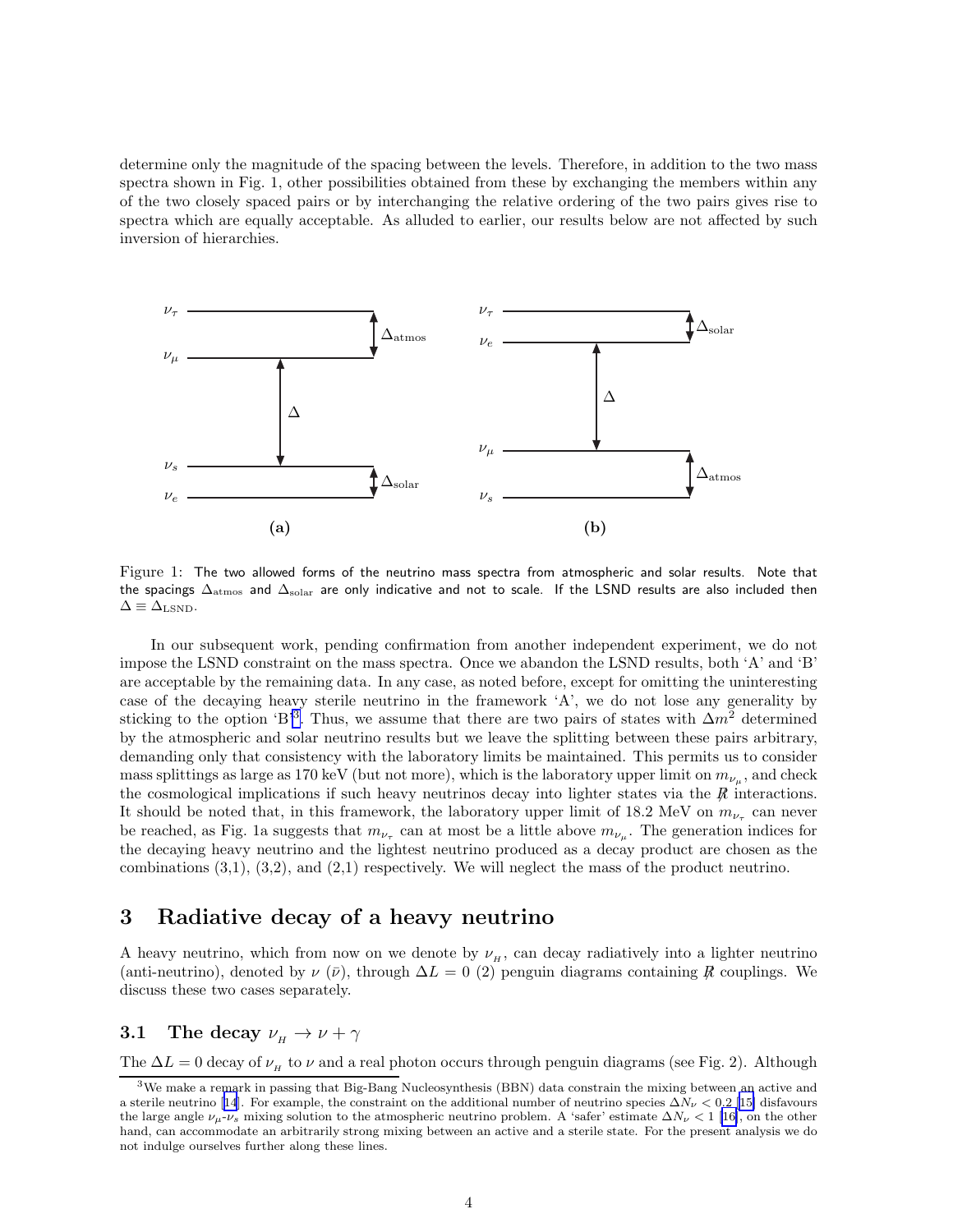<span id="page-4-0"></span>

Figure 2: Penguin diagrams corresponding to the  $\Delta L = 0$  radiative decay of  $\nu_H$ .

the right-handed neutrinos do not couple in the  $\mathbb R$  superpotential, a mass insertion on the heavy neutrino line (which requires  $\nu_H$  to have Dirac-type mass) enables one to write down the following effective Hamiltonian for this decay:

$$
\mathcal{H}_{eff}^{\Delta L=0} = \frac{1}{2} \mathcal{A}_1 \ \overline{\nu} \ P_R \ \sigma^{\mu\nu} \ \nu_{\mu} \ F_{\mu\nu} \tag{2}
$$

where

$$
\mathcal{A}_1 = e \; \lambda'_{ijk} \lambda'_{i'jk} Q_d N_c \frac{m_{\nu_H}}{\tilde{m}^2} \frac{1}{16\pi^2} \left( \mathcal{I}_{1k} - \mathcal{I}_{1j} \right). \tag{3}
$$

Here

$$
\mathcal{I}_{1j} = \frac{1}{4(1 - r_{d_j})^3} \left( -1 + r_{d_j}^2 - 2r_{d_j} \ln(r_{d_j}) \right) \tag{4}
$$

with  $r_{d_j} = (m_{d_j}/\tilde{m})^2$ . In the above expression, and in all subsequent discussions, we assume a common mass  $\tilde{m}$  for whichever scalar is exchanged.  $Q_d$  is the charge of the down-type quark inside the loop.  $N_c = 3$  is the colour factor.

### **3.2** The decay  $\nu_{H} \rightarrow \bar{\nu} + \gamma$

This  $\Delta L = 2$  decay of a  $\nu_H$  to  $\bar{\nu}$  and a real photon occurs through penguin diagrams (see Fig. 3). Contrary to the previous mode, for this decay to take place the decaying heavy neutrino does not require to have a Dirac mass. The effective Hamiltonian for this decay is given by

$$
\mathcal{H}_{eff}^{\Delta L=2} = \frac{1}{2} \mathcal{A}_2 \, \overline{\nu^c} \, P_L \, \sigma^{\mu\nu} \, \nu_{\mu} \, F_{\mu\nu} \tag{5}
$$

where

$$
\mathcal{A}_2 = e \lambda'_{ijk} \lambda'_{i'kj} Q_d N_c \frac{m_{d_j} m_{d_k}}{\tilde{m}^3} \frac{1}{8\pi^2} (\mathcal{I}_{2k} - \mathcal{I}_{2j}). \tag{6}
$$

Here

$$
\mathcal{I}_{2j} = \frac{1}{(1 - r_{d_j})^2} \left( 1 - r_{d_j} + \ln(r_{d_j}) \right). \tag{7}
$$

As is seen from Fig. 3 this mode involves the mixing between left- and right-type d-squarks. This has been approximated by  $\Delta m^2(LR) = (A - \mu \tan \beta) m_d \sim \tilde{m} m_d$  in the above expression.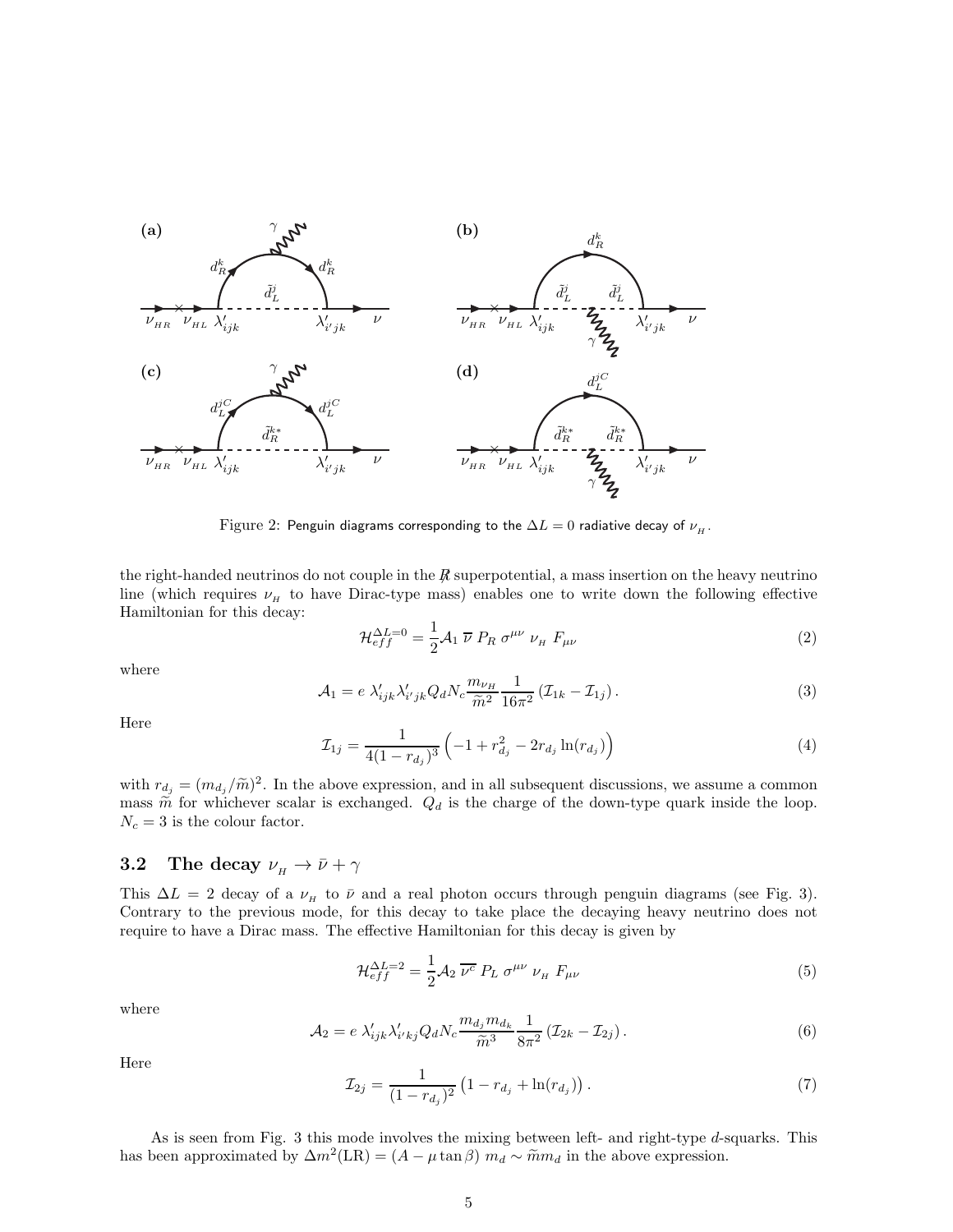

Figure 3: Penguin diagrams corresponding to the  $\Delta L = 2$  radiative decay of  $\nu_H$ .

Itfollows from Eqs. ([3\)](#page-4-0) and [\(6](#page-4-0)) that for the special case when  $j = k$ , the radiative decay amplitude vanishes identically. A look at Figs. 2 and 3 reveals that for each diagram in which a photon is attached to a particle (fermion or scalar) of generation  $j$  there exists a similar diagram in which the photon couples to the corresponding anti-particle of generation  $k$  – hence the cancellation when the generations match.

In the above we have considered processes which are triggered by non-vanishing  $\lambda'$  couplings. These processes could also be driven by  $\lambda$ -type couplings. The transition can be readily performed in Figs. 2 and 3 by replacing the internal down-type quarks with charged leptons and the down-type squarks with sleptons of the corresponding generations. Indeed,  $N_c$  would be unity in this situation.

# 4 The invisible decay of  $\nu_{_H}$  into three light neutrinos

The other kinematically allowed decay mode of  $\nu_H$  is into three neutrinos/anti-neutrinos. Such a decay proceeds via a set of Z-mediated penguin diagrams (see Fig. 4). The choice of  $\lambda'$  (or  $\lambda$ ) couplings determines the flavour of one final state neutrino. In fact, for the aforenoted case of  $j = k$  leading to vanishing radiative decays, such three-body invisible channels constitute the only decay modes of  $\nu_H$ . Since the Z boson, unlike the photon, couples to fermions (sfermions) and their conjugates with different strengths, the cancellation observed for a radiative decay process does not occur for a Zmediated penguin. As we will see later, the decay widths in these three-body modes are much smaller than the two-body radiative decay widths. In the following, we shall consider only the  $\Delta L = 0$  penguins. The  $\Delta L = 2$  diagrams suffer a suppression from left-right sfermion mixing, and we will not consider them in our subsequent discussions as their numerical impact is insignificant. It is also possible to drive this decay through box graphs involving the products of  $\lambda$  couplings, but their contribution to the same order as that of the penguins, we have checked, is insignificant.

For simplicity, we present the expressions for the  $\Delta L = 0$  penguin for those cases in which the internal fermion and the sfermion are of the same type (i.e.,  $j = k$ ) and the heavy neutrino mass is negligible in comparison with the internal fermion masses. In such a situation the one-loop effective  $Z\nu\nu_{\mu}$  vertex can be written as  $-i\frac{g}{\cos\theta w}\delta a_L\gamma_{\mu}P_L$ , where,

$$
\delta a_L = N_c \frac{\lambda'_{ijj} \lambda'_{i'jj}}{16\pi^2} \left[ \frac{r_{d_j}}{1 - r_{d_j}} + \frac{r_{d_j} \ln(r_{d_j})}{(1 - r_{d_j})^2} \right].
$$
\n(8)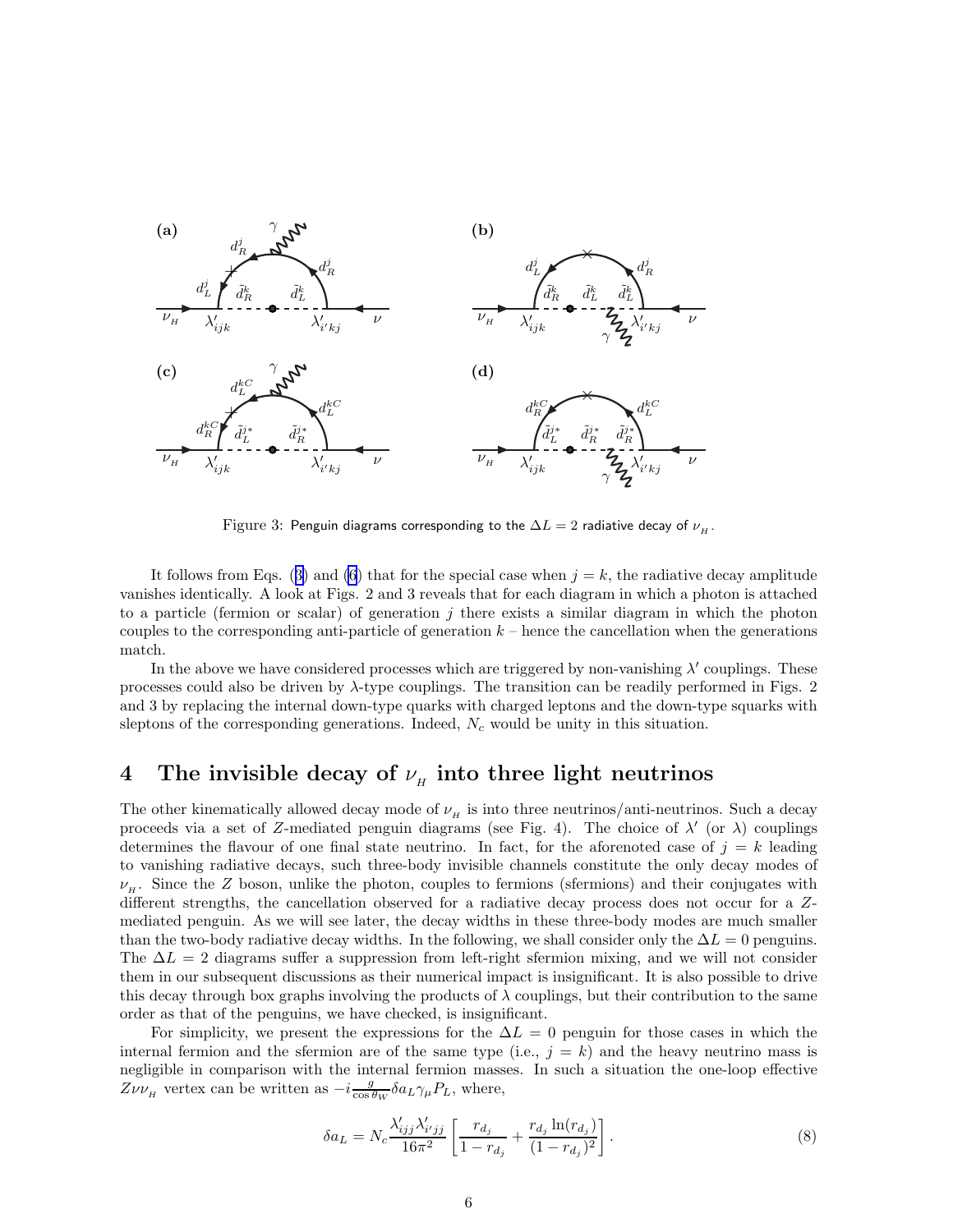

Figure 4: The Z-mediated penguin graphs for the  $(\Delta L = 0) \nu_H \rightarrow \nu \nu \bar{\nu}$  decay.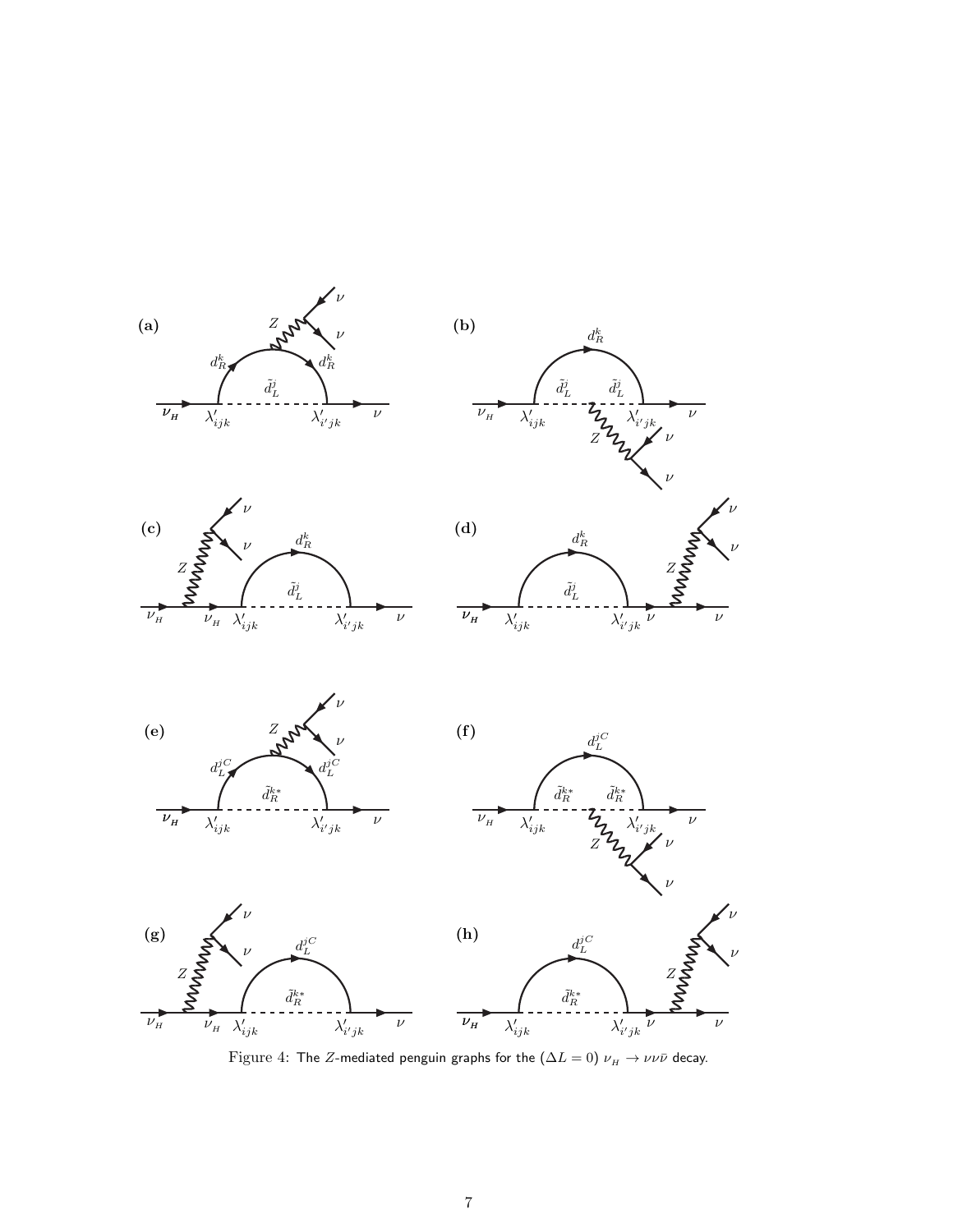### <span id="page-7-0"></span>5 Cosmological constraints

Cosmology sets tight constraints on allowed neutrino masses and associated lifetimes. For a neutrino of a certain mass, any decay mode driven by  $\bar{R}$  interactions has a lifetime determined by the couplings and the exchanged particle masses. It needs to be checked whether such decays are consistent with the cosmological requirements (discussed below) or whether one obtains new bounds on the  $\bar{R}$  couplings. We discuss the different modes in the following subsections. In order to permit easy comparison with the existing bounds on such couplings, we choose, as in the literature, all exchanged supersymmetric scalar particle (squark or slepton) masses to be 100 GeV in the discussion below. The bounds corresponding to any other sfermion mass can be readily obtained by using the formulae given in this paper (although just by scaling arguments one can derive these numbers to a very good approximation).

Though we are examining *neutrino decays*, the case of a cosmologically stable neutrino plays an importantrole. If the lifetime of the neutrino is larger than the age of the universe  $(t_0)$  [[17\]](#page-12-0), then it is cosmologically stable. They must either be rather light (the Cowsik-McClelland bound[[18\]](#page-12-0)) or comparatively heavy (the Lee-Weinberg bound [\[19](#page-12-0)]). The allowed values for a stable neutrino mass are [\[4](#page-11-0)]

$$
m_{\nu} \le 92h^2 \Omega_0 \text{ eV}, \quad \text{or} \quad m_{\nu} \ge \frac{2}{\sqrt{h^2 \Omega_0}} \text{ GeV}
$$
 (9)

Here,  $\Omega_0$  is the ratio of the present energy density to the critical energy density and h is the normalized Hubble expansion rate. h is defined as  $H_0 = 100h \text{ km s}^{-1} \text{ Mpc}^{-1}$ , where  $H_0$  is the Hubble expansion rate. Present data indicate that  $h^2\Omega_0$  is smaller than unity. Since we are considering neutrinos of mass 100 keV or less, the second inequality in Eq. (9) is not of relevance for us. For the sake of discussion we take the first limit to be 45 eV; its exact value depends on the precise magnitude of the combination  $h^2\Omega_0$ . Hence, a neutrino of mass 45 eV or more must necessarily be cosmologically unstable.

# **5.1** The  $\nu_{H} \rightarrow \nu(\bar{\nu}) + \gamma$  mode

The final state photons in radiative decays of neutrinos are subject to constraints from the cosmic microwave background radiation (CMBR) spectrum, primordial nucleosynthesis, etc. For the  $\Delta L = 2$ radiative process  $\nu_{H} \rightarrow \bar{\nu} + \gamma$ , the neutrino decay lifetime is

$$
\tau_{\nu}(\mathbf{s}) \sim \frac{1}{[m_{\nu_H}(\mathbf{eV})]^3} \frac{1}{[\lambda'\lambda']^2} f_1,\tag{10}
$$

where  $f_1$  lies in the range  $4.8 \times 10^{19} - 1.4 \times 10^{25}$  depending on the masses of the quarks and squarks exchanged in the loops.  $[\lambda' \lambda']$  denotes the product of the relevant R couplings. When the  $\lambda$  couplings are involved,  $f_1$  lies between  $1.0 \times 10^{21} - 3.6 \times 10^{27}$ .

For the sake of numerics, we choose a reference value of  $m_{\nu_H} = 45$  eV. Since perturbativity requires all R<sub>6</sub> couplings be smaller than unity, the lifetime of the neutrino from Eq. (10) is larger than  $5.3 \times 10^{14}$ s, comparable to  $t_{rec} \sim 3 \times 10^{12}$  (the recombination epoch). Now  $\tau_{\nu} \sim t_{rec}$  for a 45 eV neutrino is not admissible from cosmological requirements on the following grounds. If  $t_0 > \tau_{\nu} > t_{rec}$ , then the photons produced in the radiative decay undergo redshift and contribute to the diffuse photon background since after recombination no charged particles are available to scatter them. This sets a bound [\[20](#page-12-0)]:

$$
\left(\frac{m_{\nu}}{1 \text{ eV}}\right)^{3/2} \le 3 \times 10^9 \ (\Omega_0 h^2)^{-1/2} \ \left(\frac{\tau_{\nu}}{1 \text{ s}}\right)^{-1}.\tag{11}
$$

A 45 eV neutrino cannot satisfy this constraint if its lifetime is as estimated above.

The remaining possibility then is  $\tau_{\nu} > t_0$ . These photons would simply get superimposed on the diffuse photon background. The experimental data, in this situation, yield the bound:

$$
\left(\frac{m_{\nu}}{1 \text{ eV}}\right) \le 10^{-23} \left(\frac{\tau_{\nu}}{1 \text{ s}}\right). \tag{12}
$$

The above equation can be translated to upper bounds on the  $\vec{R}$  couplings. In Table [1,](#page-8-0) we have collected these new upper bounds emerging from the  $\Delta L = 2$  radiative decay for a 45 eV decaying neutrino. Side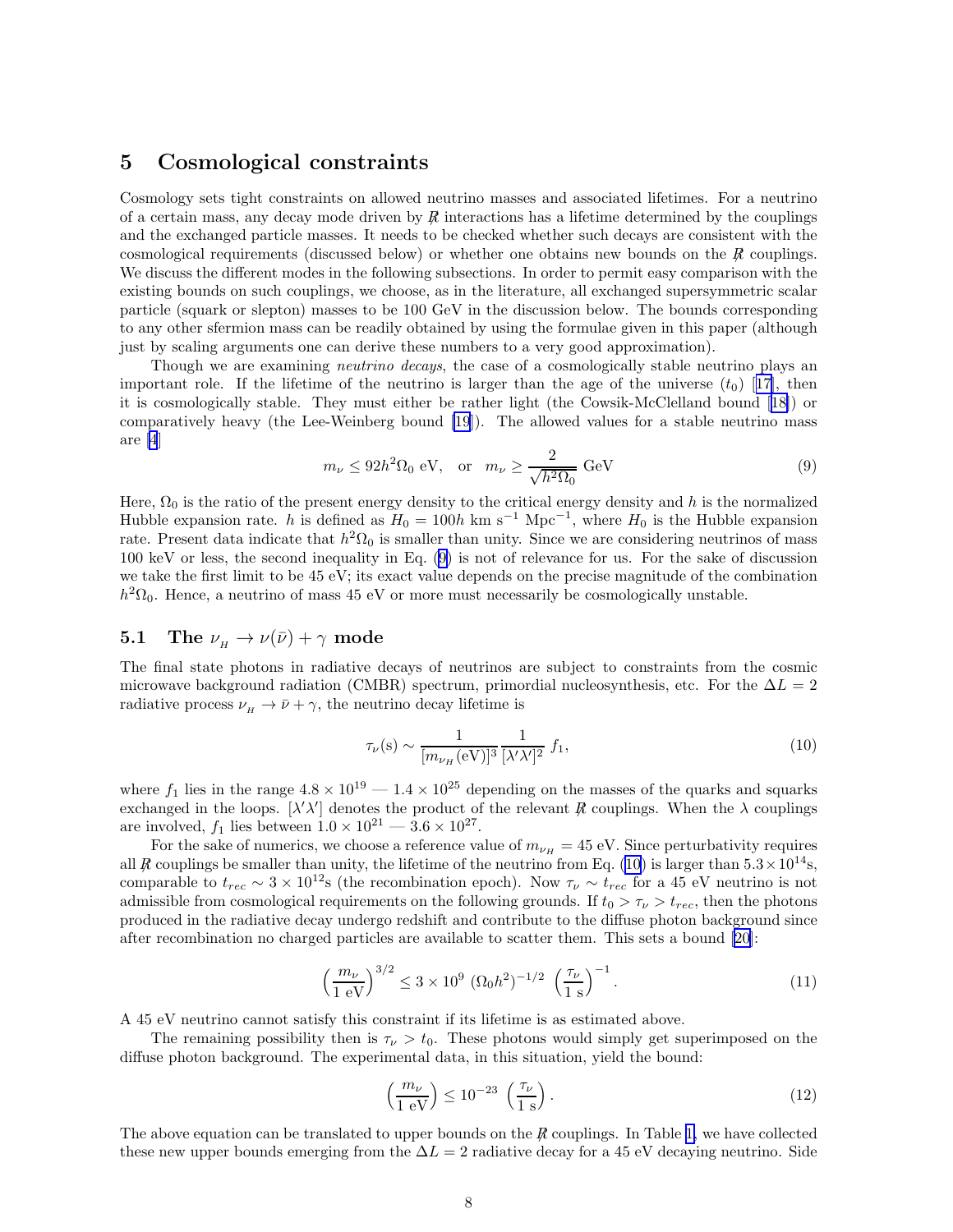<span id="page-8-0"></span>

| Combinations                   | Existing bounds    | New bounds                    |
|--------------------------------|--------------------|-------------------------------|
| $\lambda'_{313}\lambda'_{131}$ | $1 \times 10^{-3}$ | $1 \times 10^{-4}$            |
| $\lambda'_{321}\lambda'_{112}$ | $7\times10^{-3}$   | $6\times10^{-3}$              |
| $\lambda'_{323}\lambda'_{132}$ | $1\times10^{-1}$   | $1\times10^{-5}$              |
| $\lambda'_{331}\lambda'_{113}$ | $3\times10^{-3}$   | $1\times10^{-4}$              |
| $\lambda'_{332}\lambda'_{123}$ | $7\times10^{-3}$   | $1\times10^{-5}$              |
| $\lambda'_{313}\lambda'_{231}$ | $9\times10^{-3}$   | $1\times10^{-4}$              |
| $\lambda'_{321}\lambda'_{212}$ | $2\times10^{-2}$   | $6\times10^{-3}$              |
| $\lambda'_{323}\lambda'_{232}$ | $1\times10^{-1}$   | $1\times10^{-5}$              |
| $\lambda'_{331}\lambda'_{213}$ | $9\times10^{-3}$   | $1\times10^{-4}$              |
| $\lambda'_{332}\lambda'_{223}$ | $1 \times 10^{-2}$ | $1\times10^{-5}$              |
| $\lambda'_{213}\lambda'_{131}$ | $1 \times 10^{-3}$ | $1\times10^{-4}$              |
| $\lambda'_{223}\lambda'_{132}$ | $2\times10^{-2}$   | $1\times10^{-5}$              |
| $\lambda'_{231}\lambda'_{113}$ | $4 \times 10^{-3}$ | $1\times10^{-4}$              |
| $\lambda'_{232}\lambda'_{123}$ | $1 \times 10^{-2}$ | $1\times10^{-5}$              |
| $\lambda_{323}\lambda_{132}$   | $3 \times 10^{-3}$ | $5 \times \overline{10^{-5}}$ |
| $\lambda_{323}\lambda_{232}$   | $3\times10^{-3}$   | $5\times10^{-5}$              |
| $\lambda_{232}\lambda_{123}$   | $2\times10^{-3}$   | $5 \times 10^{-5}$            |

Table 1: New upper bounds on products of different  $\lambda'$  and  $\lambda$  couplings for a heavy neutrino mass of 45 eV and for  $\Delta L = 2$  radiative decay. The existing bounds are obtained by multiplying the upper bounds on the individual couplings [\[8\]](#page-11-0).

by side, we have displayed the existing constraints on these couplings. We have presented only those cases for which our new bounds are more stringent than the existing ones and have rounded off these numbers to the first significant digit.

Alternatively, one can turn the argument around and find the maximum mass of the decaying heavy neutrino that is acceptable if the R couplings achieve their present experimental upper limits. We have presented these bounds in Table [2](#page-9-0) using the most dominant mode — the  $\Delta L = 2$  radiative decay.

Now consider a neutrino of mass of 100 keV (this is near the maximum limit of 170 keV, as we argued in section 2). Since R-couplings must be smaller than unity, one obtains, from Eq. [\(10](#page-7-0)),  $\tau_{\nu} \gtrsim 4.8 \times 10^4$  s. But dumping of extra photons by such massive neutrinos decaying at a time close to the thermalization epoch and much after nucleosynthesis is not cosmologically acceptable [\[21](#page-12-0), [22\]](#page-12-0), the relevant bound from the black-body nature of the CMBR being:

$$
\left(\frac{m_{\nu}}{1 \text{ eV}}\right) \le 10^7 \left(\frac{\tau_{\nu}}{1 \text{ s}}\right)^{-1/2}.
$$
\n(13)

For the  $\Delta L = 0$  radiative decay  $\nu_{H} \rightarrow \nu + \gamma$ , the amplitude is proportional to the Dirac mass of the decaying neutrino. So the behaviour for the lifetime is as follows:

$$
\tau_{\nu}(\mathbf{s}) \sim \frac{1}{[m_{\nu_H}(\mathbf{e} \mathbf{V})]^5} \frac{1}{[\lambda' \lambda']^2} f_2,\tag{14}
$$

where  $f_2$  lies between  $2.1 \times 10^{40} - 1.7 \times 10^{45}$ . For the  $\lambda$  couplings,  $f_2$  lies in the range  $4.2 \times 10^{41}$  $9.9 \times 10^{45}$ . For a 45 eV decaying neutrino, Eq. (14) implies a lifetime larger than the age of the universe even after setting the relevant R couplings at their experimental upper limits. Thus, R-parity violating couplings cannot be constrained from this process and if the only non-vanishing  $\vec{R}$  couplings turn out to be those that drive this  $\Delta L = 0$  decay, then a neutrino of mass 45 eV, in order to be cosmologically acceptable, must have other interactions resulting in a faster decay. It is easy to convince oneself from the scaling argument that for a decaying neutrino mass as high as 100 keV, the lifetime is either larger than the age of the universe or, if less, certainly larger than  $t_{rec}$ , the recombination epoch. In the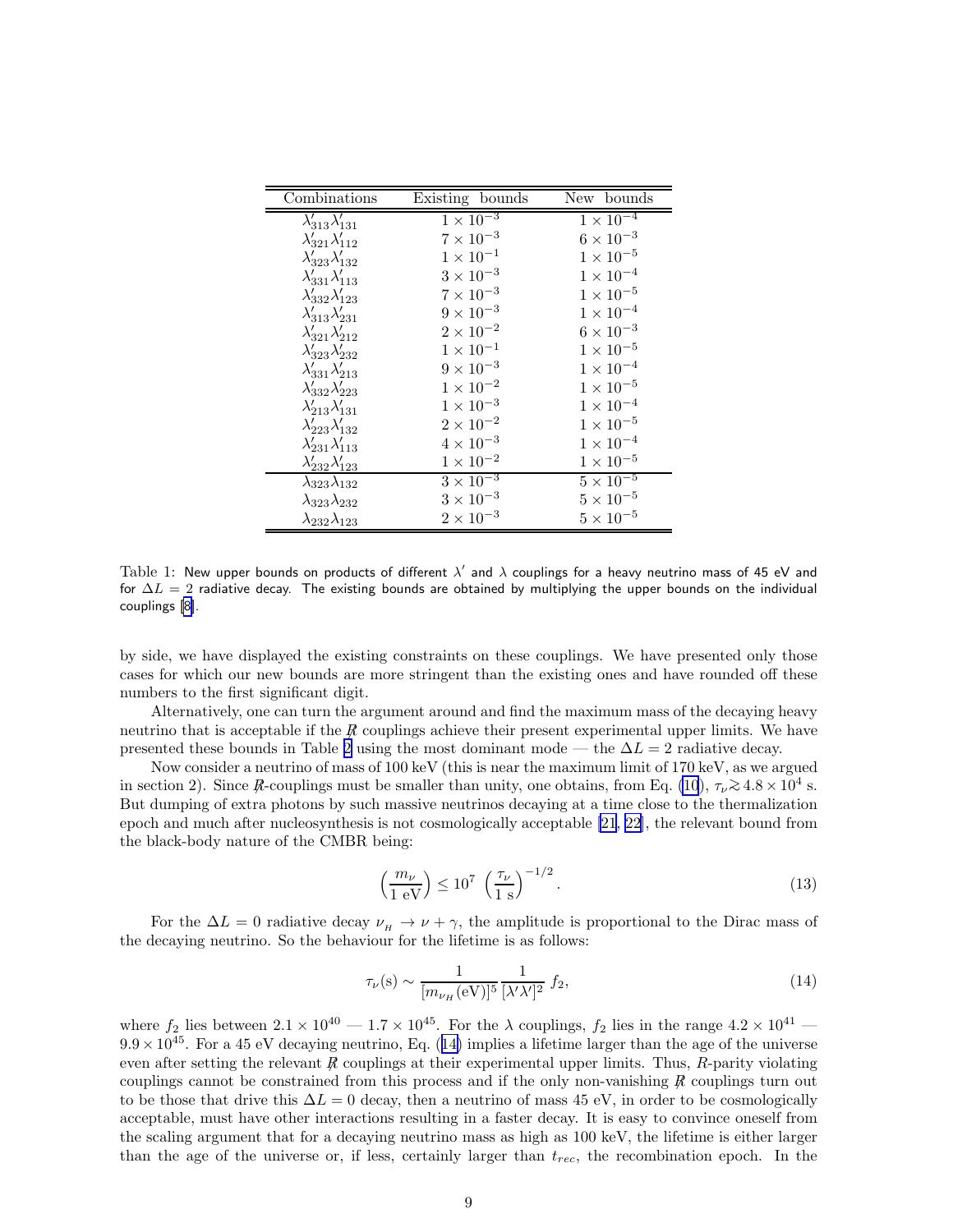<span id="page-9-0"></span>

| Combinations                   | Existing bounds    | Corresponding maximum    |
|--------------------------------|--------------------|--------------------------|
|                                |                    | in eV<br>$m_{\nu_{H\_}}$ |
| $\lambda'_{313}\lambda'_{131}$ | $1 \times 10^{-3}$ | 15                       |
| $\lambda'_{321}\lambda'_{112}$ | $7 \times 10^{-3}$ | 40                       |
| $\lambda'_{323}\lambda'_{132}$ | $1 \times 10^{-1}$ | $0.4\,$                  |
| $\lambda'_{331}\lambda'_{113}$ | $3\times10^{-3}$   | 8                        |
| $\lambda'_{332}\lambda'_{123}$ | $7 \times 10^{-3}$ | $\overline{2}$           |
| $\lambda'_{313}\lambda'_{231}$ | $9 \times 10^{-3}$ | 5                        |
| $\lambda'_{321}\lambda'_{212}$ | $2 \times 10^{-2}$ | 26                       |
| $\lambda'_{323}\lambda'_{232}$ | $1 \times 10^{-1}$ | 0.4                      |
| $\lambda'_{331}\lambda'_{213}$ | $9 \times 10^{-3}$ | 5                        |
| $\lambda'_{332}\lambda'_{223}$ | $1\times10^{-2}$   | 1                        |
| $\lambda'_{213}\lambda'_{131}$ | $1\times10^{-3}$   | 15                       |
| $\lambda'_{223}\lambda'_{132}$ | $2 \times 10^{-2}$ | 1                        |
| $\lambda'_{231}\lambda'_{113}$ | $4 \times 10^{-3}$ | 8                        |
| $\lambda'_{232}\lambda'_{123}$ | $1 \times 10^{-2}$ | $\mathbf{1}$             |
| $\lambda_{323}\lambda_{132}$   | $3 \times 10^{-3}$ | 6                        |
| $\lambda_{323}\lambda_{232}$   | $3 \times 10^{-3}$ | 6                        |
| $\lambda_{232}\lambda_{123}$   | $2\times10^{-3}$   | 7                        |

Table 2: Maximum allowed values of the heavy neutrino mass decaying in the  $\Delta L = 2$  radiative mode, based on the assumption that the  $\lambda'$  and  $\lambda$  couplings achieve their existing upper limits. These existing limits are as in column 2 of Table 1. Recall that in Table 1 we have set new upper limits on the relevant product couplings assuming a mass of 45 eV for the decaying neutrino.

latter case, the neutrino mass and radiative decay lifetime must satisfy relation([11\)](#page-7-0), which is clearly not possible. Therefore, a 100 keV neutrino decaying via  $R$  couplings *alone* is inadmissible.

### **5.2** The  $\nu_{\mu} \rightarrow \nu + \nu + \bar{\nu}$  mode

Usually the radiative decay mode dominates over the other loop decay modes and consequently the latter are of any numerical relevance only if the former is absent. The radiative decay amplitude involves the combinations  $\lambda'_{ijk}\lambda'_{i'kj}$  for the  $\nu_{\mu} \to \bar{\nu} + \gamma$  mode (see Eq. [\(6](#page-4-0))) and  $\lambda'_{ijk}\lambda'_{i'jk}$  for the  $\nu_{\mu} \to \nu + \gamma$  process (see Eq. [\(3](#page-4-0))). In the special case  $j = k$ , the amplitude vanishes identically in each case, as can be easily seenfrom Eqs. ([3\)](#page-4-0) and ([6\)](#page-4-0). The same situation prevails for the  $\lambda$  couplings. Therefore, for bounds on the  $\lambda'_{ijj}\lambda'_{i'jj}$  (or  $\lambda_{ijj}\lambda_{i'jj}$ ) combinations we must turn to other processes. It is in these situations that the present mode becomes of relevance.

For the  $\Delta L = 0$  Z-mediated  $\nu_{\rm H} \rightarrow \nu \nu \bar{\nu}$  process (the two neutrinos coupled to the Z-vertex must have the same flavour) the lifetime is given by

$$
\tau_{\nu}(\mathbf{s}) \sim \frac{1}{[m_{\nu_H}(\mathbf{eV})]^5} \frac{1}{[\lambda'\lambda']^2} f_3.
$$
\n(15)

Here  $f_3$  lies in the range  $10^{42} - 10^{52}$ . For the  $\lambda$  couplings, the range is  $10^{44} - 10^{57}$ . It is seen from Eq.  $(15)$  that for a 45 eV (or even 100 keV) neutrino, the lifetime for this process is always larger than the age of the universe,  $t_0$ . Therefore, the  $R$ -couplings cannot be constrained from this process for such neutrinos.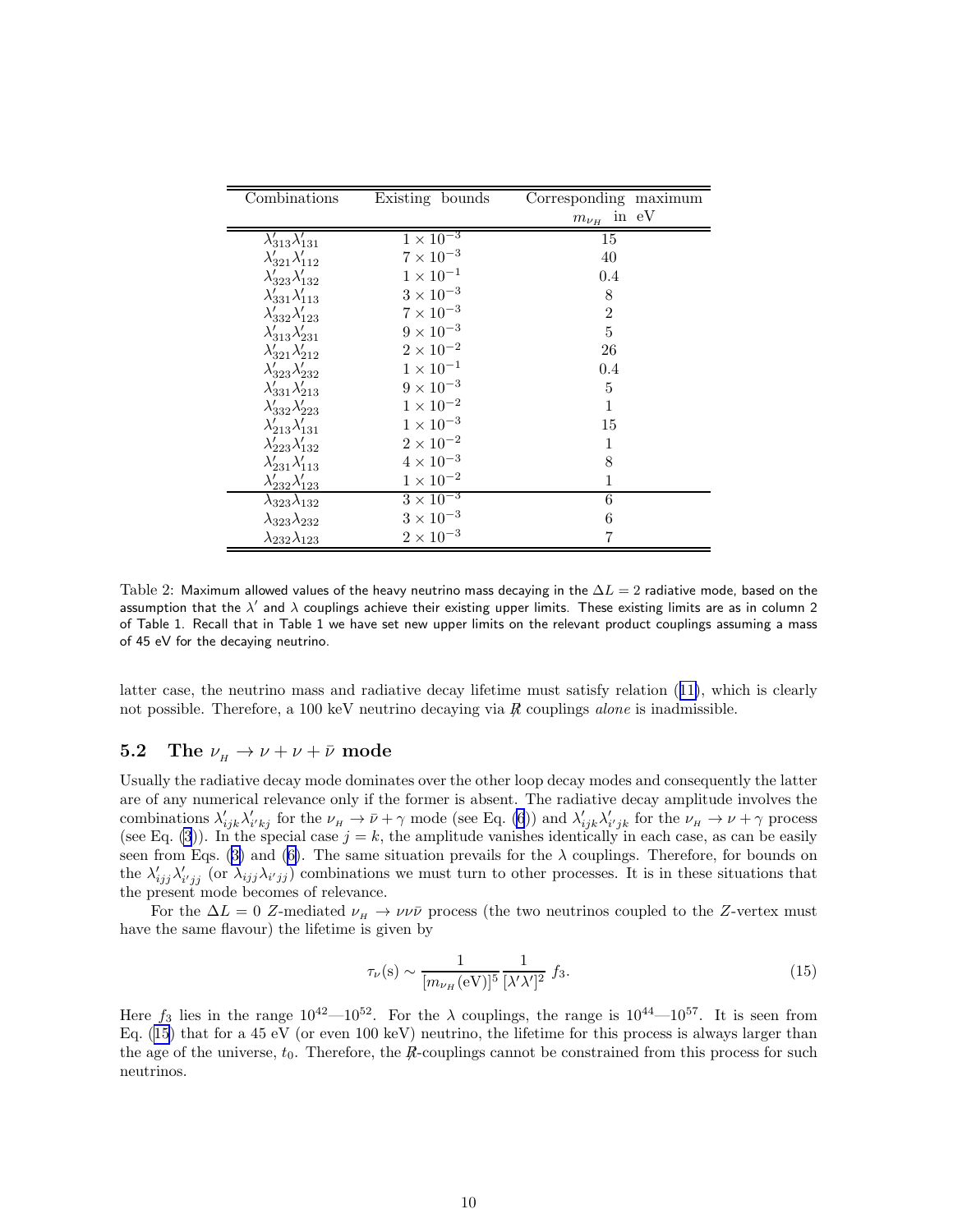### 6 Conclusions and Discussions

We conclude by highlighting the salient features of our analysis. The main thrust is to constrain from cosmological considerations those  $\vec{R}$  couplings which trigger a heavy neutrino decay either radiatively into a lighter neutrino or into three lighter neutrinos. Such attempts were also made in the past[[5, 6\]](#page-11-0). Our analysis, though similar in nature, differs with the previous ones in the neutrino mass spectrum used and complements them by including a relevant piece of the Lagrangian overlooked in the existing literature.

There are two issues that one needs to address. One is the origin of the neutrino mass and the other is the interaction that drives its decay. We have considered a four-neutrino (three standard and one sterile) framework which permits mass-splitting (or for that matter even the mass of the decaying neutrino) as large as order 100 keV or so, remaining consistent with the oscillation data and the recent result of the tritium beta-decay experiment. The authors of ref. [\[5](#page-11-0)] have restricted themselves to a three-neutrino framework and considered neutrino masses not more than order 1 eV. In fact, as we argued in section 2, a three-neutrino scenario, given the present constraints from oscillation and tritium beta-decay, cannot permit a neutrino to have a mass more than order 1 eV. In this situation it is not possible to improve on the existing constraints on the  $\vec{R}$  couplings. Obviously the four-neutrino model provides some breathing space allowing at least one neutrino to have a significantly larger mass decaying (with more phase space) to the lighter species. The resulting constraints, depending on the mass of the decaying neutrino, are indeed tighter. In the analysis of refs. [\[5](#page-11-0), [6\]](#page-11-0), the neutrino Majorana masses are generated only by R interactions and the same couplings eventually lead to their decay. In our case, on the contrary, the neutrinos receive masses (either Dirac- or Majorana-type) from some other origin. In fact, we have put these masses in by hand, holding the  $\vec{R}$  interactions accountable only for their decay. If instead one assumes that the  $\vec{R}$  interactions responsible for neutrino decay also generate the mass of the decaying neutrino then the limits we obtained will be altered. This can be seen as follows. The combinations  $\lambda'_{ijk}\lambda'_{i'kj}$  that have been constrained by our present analysis also contribute to the offdiagonal (ii') terms of the left-handed (neutrino) Majorana mass matrix, while the combinations  $\lambda'_{ijk}\lambda'_{ikj}$ contributeto the diagonal (ii) term. Assuming that  $m_{\nu_H}$  in Eq. ([10\)](#page-7-0) is generated in this manner and, to make a simple estimate, choosing the off-diagonal  $(ii')$  element of the matrix about a tenth of this diagonal term, we can derive an upper bound on  $\lambda'_{ijk}\lambda'_{i'kj}$  demanding consistency with the cosmological constraint in Eq. [\(12](#page-7-0)). In this way, the strongest limit that we obtain is  $\lambda'_{323}\lambda'_{232} \leq 10^{-5}$ . This indicates that if  $\vec{R}$  interactions alone are responsible both for the generation of neutrino mass as well as for its decay, then cosmological constraints imply that the mass so generated would be comparable to 45 eV.

The other point we would like to stress upon is that from the  $\lambda'_{ijk} L_i Q_j D_k^c$  term in the superpotential we get two kinds of squark-mediated processes, one involving the scalar from  $Q_i$  and the other the one from  $D_k^c$ . They correspond to two different pieces in the Lagrangian. For the radiative decay there is an exactcancellation between these two contributions for  $j = k$ . This point has been overlooked in [[5, 6\]](#page-11-0). It is in this situation that the Z-mediated penguins provide the only decay mode of the heavy neutrino. Similar arguments can be advanced for the  $\lambda$  couplings.

It should be noted that the product couplings which drive the  $\nu_{i'} \to \nu_i$  decay are also responsible for a similar process involving their SU(2) partners, namely, the  $l_{i'} \to l_i$  decay (where l is a charged lepton). We have checked that the constraints we have derived on the product couplings in the context of neutrino decays are consistent with the bounds on the same combinations derived from the non-observation of the charged lepton decays[[23\]](#page-12-0).

The  $\nu_H \rightarrow \nu \nu \bar{\nu}$  mode which we have discussed arises from a flavor-violating  $Z-\nu_H-\nu$  coupling generated by penguin diagrams involving  $R$ -parity violating couplings. Such a non-diagonal  $Z$  vertex can also be produced at tree level due to (a) neutrino-neutralino mixing arising from the misalignment between the  $\mu_i$  and the sneutrino vacuum expectation values, or (b) through mixing between active and sterile neutrinos. The magnitude of these mixings depend on details of the model which are beyond the scope of the present analysis. However, one can readily see that the lifetime of a 45 eV neutrino decaying through such an interaction is approximately  $\tau_\mu (m_\mu/m_{\nu_H})^5 \sin^2 \phi$  (here  $\sin \phi$  parametrizes the suppression at the off-diagonal  $Z$  vertex), which is much larger than the age of the universe. As a result, such decays can never compete with the radiative decay modes which yield the bounds which we have presented.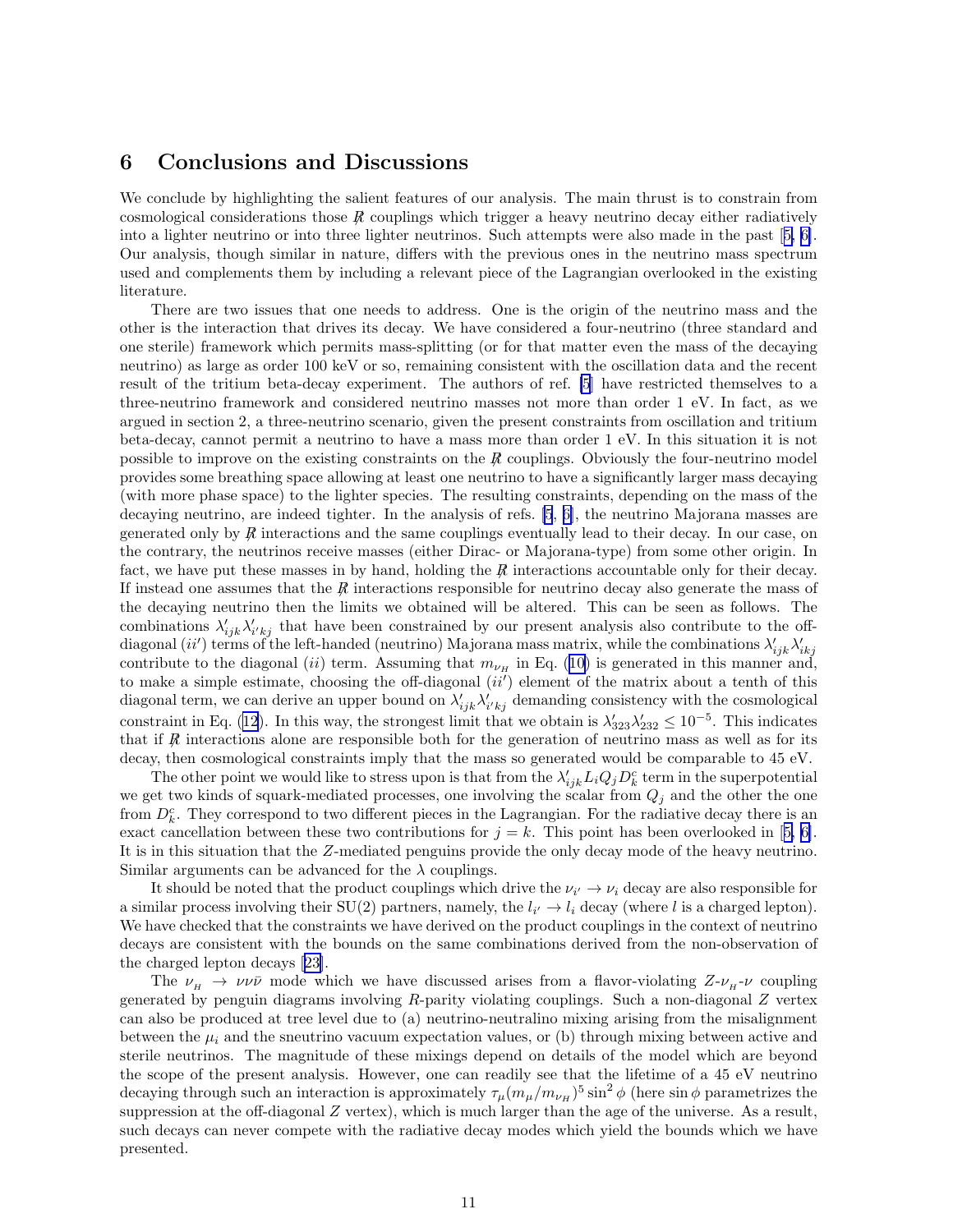<span id="page-11-0"></span>It should be noted that neutrino oscillations will not affect the results shown in Tables 1 and 2. Since the decay times that we find are larger than the age of the universe while the typical oscillation times, as required by solar and atmospheric data, are at most a few minutes, there is little scope of repopulation of the  $\nu_H$  states from the daughter neutrinos through oscillation. However, a very large number of oscillations will have taken place before the decay so that the decaying states will have an averaged effect, the probability of an initial  $\nu_H$  remaining so being  $\cos^2\theta$ , where  $\theta$  is a mixing angle. If to start with an equal number of neutrinos of all types exist then this averaging will leave this balance unaltered.

Before closing, a few comments on the existing constraints from baryogenesis [\[24](#page-12-0)] are in order. The requirement that GUT-scale baryogenesis does not get washed out imposes  $\lambda'' \ll 10^{-7}$  for generic indices, although it has been argued that such bounds are model dependent and can be evaded[[25\]](#page-12-0). In our analysis we have assumed all  $\lambda''$  to be zero – this also solves the proton decay problem. In the absence of the  $\lambda''$  couplings, the  $\lambda'$  or  $\lambda$  couplings alone cannot wash out the initial baryon asymmetry, unless there are B violating but  $(B - L)$  conserving sphaleron-induced non-perturbative interactions. Since the latter interactions conserve  $(\frac{1}{3}B - L_i)$  for each lepton generation, the assumption that not all lepton numbers are simultaneously violated suffices to preserve the initial baryon asymmetry. Keeping this mind, whenever in the present work we have considered a product of two  $\lambda'$  (or  $\lambda$ ) thereby violating two lepton numbers, we have made an implicit assumption that the third lepton number is conserved.

### Acknowledgements

GB acknowledges hospitality of the Max-Planck Institute in Heidelberg, and CERN Theory Division, Geneva, where some parts of the work were done. SR acknowledges support from the Council of Scientific and Industrial Research, India. AR has been supported in part by the Council of Scientific and Industrial Research and the Department of Science and Technology, India.

### References

- [1] Super-Kamiokande Collaboration, Y. Fukuda et al., Phys. Rev. Lett. 81, 1562 (1998).
- [2] B.T. Cleveland et al., Nucl. Phys. B (Proc. Suppl.) 38, 47 (1995); Kamiokande Collaboration, Y. Fukuda et al., Phys. Rev. Lett. 77, 1683 (1996); GALLEX Collaboration, W. Hampel et al., Phys. Lett. B 388, 384 (1996); SAGE Collaboration, J.N. Abdurashitov et al., Phys. Rev. Lett. 77, 4708 (1996); J.N. Bahcall and M.H. Pinsonneault, Rev. Mod. Phys. 67, 781 (1995).
- [3] LSND Collaboration, C. Athanassopoulos et al., Phys. Rev. Lett. 75, 2650 (1995); ibid. 77, 3082 (1996); [nucl-ex/9706006.](http://arxiv.org/abs/nucl-ex/9706006)
- [4] See, for example, Rabindra N. Mohapatra and Palash B. Pal, Massive Neutrinos in Physics and Astrophysics, 2nd Ed., World Scientific, Singapore (1998).
- [5] K. Enqvist, A. Masiero, and A. Riotto, Nucl. Phys. B 373, 95 (1992).
- [6] E. Roulet and D. Tommasini, Phys. Lett. B 256, 218 (1991).
- [7] G. Farrar and P. Fayet, Phys. Lett. B 76, 575 (1978); S. Weinberg, Phys. Rev. D 26, 287 (1982); N. Sakai and T. Yanagida, Nucl. Phys. B 197, 533 (1982); C. Aulakh and R. Mohapatra, Phys. Lett. B 119, 136 (1982).
- [8] For recent reviews, see G. Bhattacharyya, Nucl. Phys. B (Proc. Suppl.) 52A, 83 (1997); [hep](http://arxiv.org/abs/hep-ph/9709395)[ph/9709395,](http://arxiv.org/abs/hep-ph/9709395) Invited talk given at Workshop on Physics Beyond the Standard Model: Beyond the Desert: Accelerator and Nonaccelerator Approaches, Tegernsee, Germany, 8-14 Jun 1997; H. Dreiner, [hep-ph/9707435](http://arxiv.org/abs/hep-ph/9707435), published in 'Perspectives on Supersymmetry', Ed. by G.L. Kane, World Scientific, Singapore; R. Barbier *et al.*, Report of the Group on R-parity violation, [hep-ph/9810232.](http://arxiv.org/abs/hep-ph/9810232)